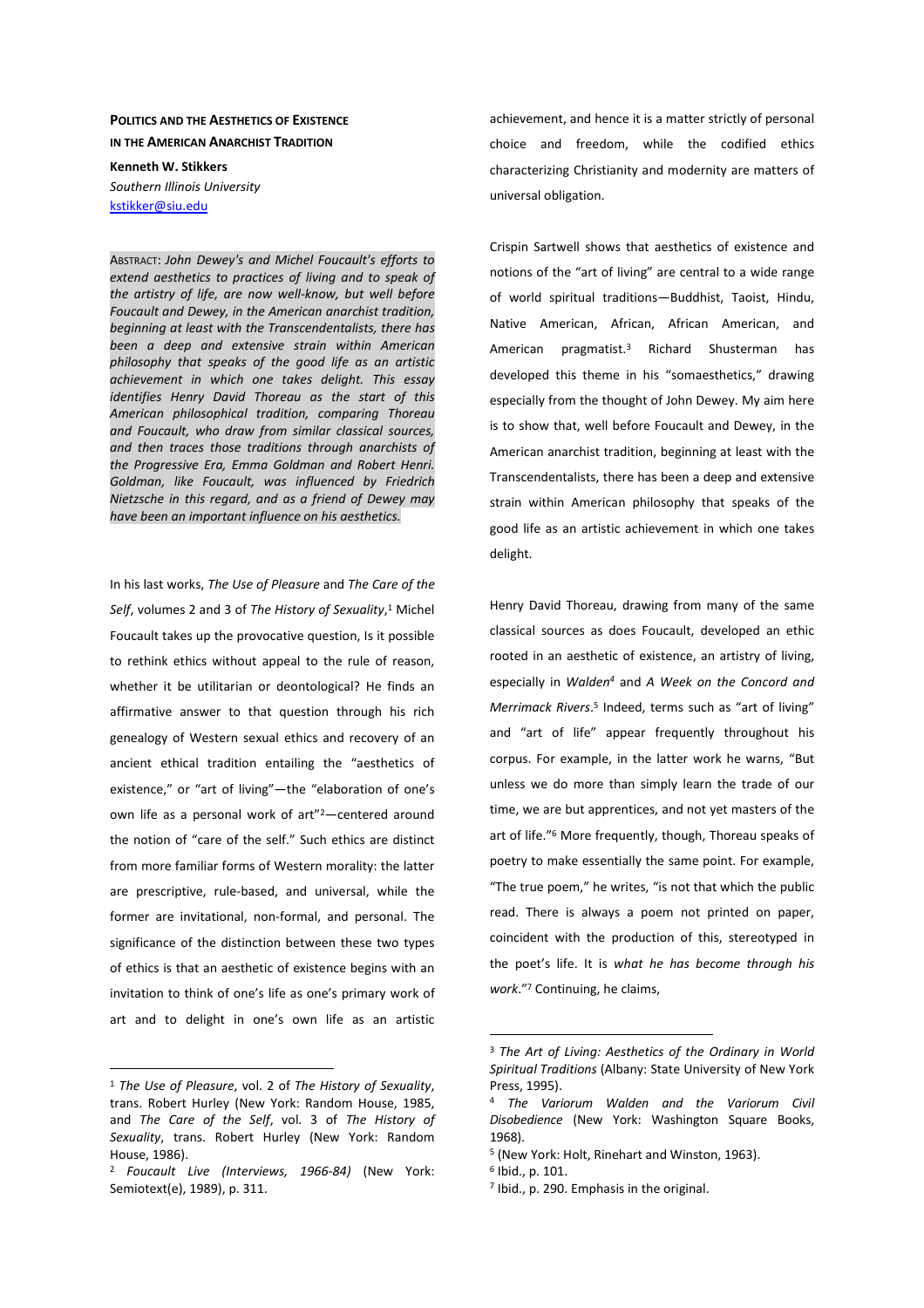Not how is the idea expressed in stone, or on canvas or paper, is the question, but how far it has obtained form and expression in the life of the artist [or philosopher]. His true work [viz., his/her life] will not stand in any princes gallery [nor on any library shelf].

My life has been the poem I would have writ, But I could not both live and utter it.<sup>8</sup>

The art of living entails, for Thoreau, erasure of the line between one's life and one's works: the true work of art is what the artist becomes through his or her creative activity. Sometimes, though, the lived art work, lived poem, or lived philosophy conflicts with the production of artistic, poetic, or philosophical works, and the true artist, poet, or philosopher will have the integrity and courage to give priority to the former over the latter.

Let us delineate several specific continuities and contrasts between Thoreau's notions of an "art of living" and Foucault's account of the ancients.

First, Foucault indicates that the ancient notion of an aesthetic of existence pertains primarily to a "style" of living, which encompasses a broad range of activities, rather than any specifiable set of activities themselves. Thus, such an aesthetic is manifest in, for example, how one educates oneself, athletic and military training, political life, and household economy (*oikonomia*), and in antiquity it is often spoken of, he contends, in the context of agricultural management, for example, in Xenophon<sup>9</sup> and Plutarch.<sup>10</sup> For Thoreau, too, "art" and "poetry" pertain broadly to all activities carried out creatively, deliberately, and freely: "all employments," he claims, "may seem noble and poetic to the eyes of men, if pursued with sufficient buoyancy and freedom."<sup>11</sup> Like Foucault, it is the *style* in which an action occurs, rather than the action itself, that is characterized as "artful" or "poetic." So, too, Thoreau

 $\overline{a}$ 

54

speaks of crafts and political and household activities as "poetic." Agriculture provides, for him, an especially rich arena for an artistry of life, as he compares the plowed fields of the New England farmers to the masterpieces of Homer, Chaucer, and Shakespeare.<sup>12</sup>

Second, Foucault notes that the care of self, central to antiquity's notion of artful living, entails periodic interruptions in one's ordinary activities for the purpose, among other things, of "contemplating a life reduced to its essentials, to rediscover the basic principles of a rational conduct."<sup>13</sup> Similarly, Thoreau's primary purpose in going to the woods at Walden Pond, and central to the life-poem he would create there, is to reduce life to its essentials, not merely as a matter of contemplation, though, but as a matter of experimental praxis:

I went to the woods because I wanted to live deliberately, to front only *the essential facts of life*, and see if I could not learn what it had to teach, and not, when I came to die, discover that I had not lived. I did not wish to live what was not life, living is so dear; … I wanted to live deep and suck all the marrow of life, … to drive life into a corner, and reduce it to its lowest terms, and if it proved to me mean, then to get the whole and genuine meanness of it, and publish its meanness to the world; and if it were sublime, to know it by experience ....<sup>14</sup>

Indeed, for Thoreau, and by contrast to Foucault's recovery of the ancients, talk about the art of living is essentially tied to its experimental practice.

<sup>8</sup> *Week*, p. 290.

<sup>&</sup>lt;sup>9</sup> Foucault, "On the Genealogy of Ethics," p. 243. <sup>10</sup> *Apophthegmata Iaconica*, 217a, as cited in Foucault, *Care of the Self*, p. 44. <sup>11</sup> Thoreau, *Week*, pp. 173-74.

<sup>12</sup> "You shall see rude and sturdy, experienced and wise men, keeping their castles, or teaming up their summer's wood, or chopping alone in the woods, men fuller of talk and rare adventure in the sun and wind and rain, than a chestnut is of meat; who were out not only in '75 and 1812, but have been out every day of their lives; greater men than Homer, or Chaucer, or Shakespeare, only they never got time to say so; they never took to the way of writing. Look at their fields, and imagine what they might write, if ever they should put pen to paper. Or what have they not written on the face of the earth already, clearing, and burning, and scratching, and harrowing, and ploughing, and subsoiling, in and in, out and out, and over and over, again and again, erasing what they had already written for want of parchment." *Week*, p. 4. <sup>13</sup> *Care of the Self*, pp. 50-51.

<sup>14</sup> *Walden*, p. 67. Emphasis added.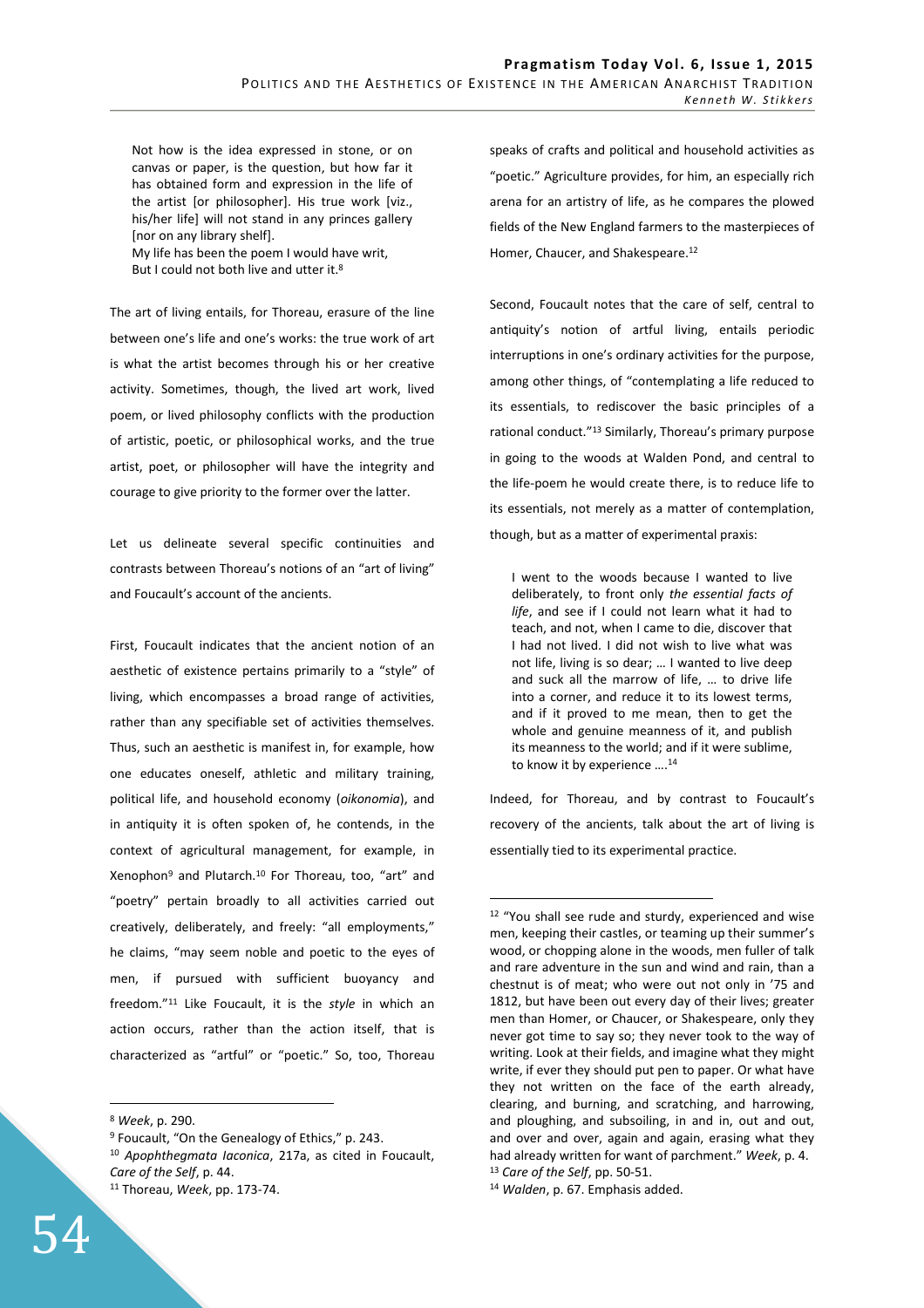Third, as Foucault notes, it is common to view the period starting in the third century B.C.E., and marking the decline of the city-states, as a time of "a general withdrawal from political life," and he quotes J. Ferguson's *Moral Values in the Ancient World* as evidence: with "the collapse of the city-sate … people felt themselves in the grip of world powers which they could not control or even affect." As a result, Ferguson claims, "The philosophies of the Hellenistic Age, for all their nobility, were essentially philosophies of escape."<sup>15</sup> Similarly, Thoreau, in his move to Walden Pond, is commonly characterized as escaping from social/political life and responsibilities.

Such characterizations in both instances are wrong. The practice of care of the self, Foucault notes, is simultaneously personal and social: it both constitutes "a retreat within oneself" (Marcus Aurelius)<sup>16</sup> and intensified relations to oneself, $17$  on the one hand, and engenders "an intensification of social relations"<sup>18</sup> and affirmation of "the need to fulfill one's obligations to mankind,"<sup>19</sup> on the other. Care of the self heightens the sense of one's own mortality and of one's susceptibility to illness, both physical and psychical, and thus augments one' sense of dependence upon others, to assist in one's own care, and one's feelings of obligation to do likewise for others:

on the basis of this rapprochement (practical and theoretical) between medicine and ethics, there is the inducement to acknowledge oneself as being ill or threatened by illness. The practice of the self implies that one should form the image of oneself … as one who suffers from certain ills and who needs to have them treated, either by oneself or by someone who has the necessary competence. Everyone must discover that he is in a state of need, that he needs to receive medication and assistance [from others].<sup>20</sup>

 $\overline{a}$ 

Thoreau does not seem to discover any such "state of need" for treatment at Walden Pond, nor does his experience there seem to augment his sense of dependence upon others. On the contrary, his experiment at Walden Pond is borne of an already profound feeling for his own mortality, as engendered by the recent death of his brother, and, as his stated reason for living there (quoted above) suggests, it seems to heighten his sense of self-reliance and independence from others. It does, however, also intensify his social/political sensibilities. From the beginning a strong social obligation charges his experiment: caring better for himself, means, for Thoreau, like the ancients, not abdicating his social and political responsibilities, as some popular characterizations of him suggest, but making himself a "better neighbor," and his experience at Walden Pond heightens his sense of social obligation, as his famous acts of civil disobedience, participation in the underground railroad, and unpopular pleas on behalf of John Brown all indicate.

Fourth, the intensification of one's social relations, entailed in the care of one's self and in becoming a better neighbor, means, for both ancient practitioners of the art of living and Thoreau, a radical rethinking of what one's social obligations are and of what it means to be a good neighbor: the latter requires, for both the ancients and Thoreau, sometimes the transgression of conventional norms and established law. Plato's Socrates, whom Foucault credits with the earliest expression of an ethic of "care of the self" in the dialogue *Alcibiades*, repeatedly suggests that care of oneself often means the rejection of customary standards and norms: as Foucault reminds us, "in the *Apology* it is clearly as a master of the care of the self that Socrates presents himself to his judges. The god has sent him to remind men that they need to concern themselves not with their riches, not with their honor, but with themselves and with their souls."<sup>21</sup> Like

<sup>15</sup> *Care of the Self*, p. 81.

<sup>16</sup> Ibid., p. 51.

<sup>17</sup> Ibid., p. 42.

<sup>18</sup> Ibid., p. 53.

<sup>19</sup> Ibid., p. 42.

<sup>20</sup> Ibid., p. 57.

<sup>21</sup> Ibid., p. 44.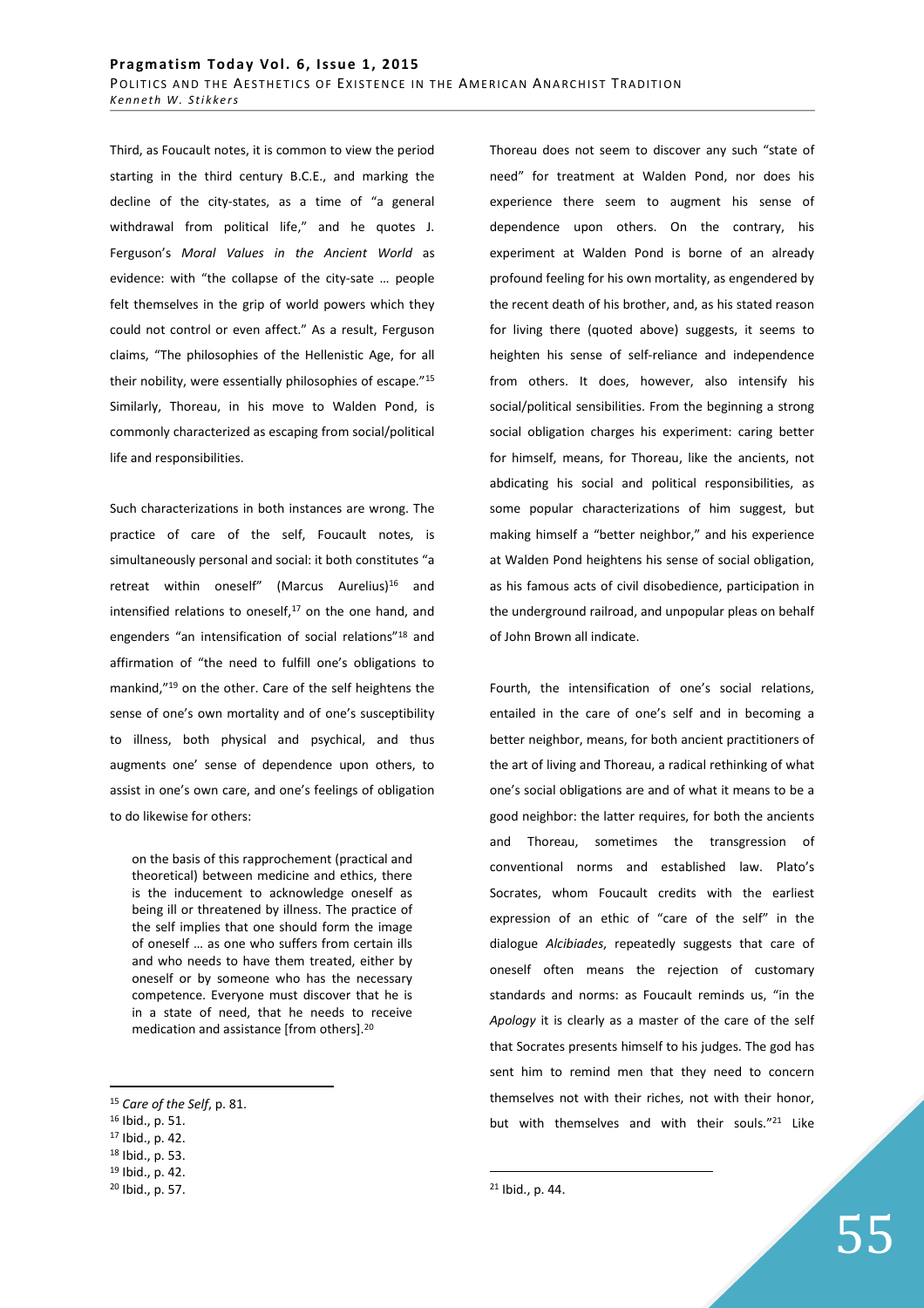Socrates, Thoreau is a gadfly, stinging his neighbors and alighting upon the state: he justifies what seem to be overly harsh criticisms, to the point of rudeness, even when a guest in others' homes, by claiming that he merely wants "to wake my neighbor up," and he, like Socrates, refuses to identify "justice" with the laws of the state and hence believes, too, that sometimes the only proper place for a just person is jail. For both, the art of living and its care of the self occasionally require one to forego rewards from the state and to endure punishments administered by it—all for the sake of what is intuited as higher obligations to one's neighbors than laws and conventional norms can specify.

Fifth and finally, both Foucault and Thoreau are greatly troubled by the tendency for aesthetics of existence to become codified into externally imposed obligations and hence betray the freedom from which they were borne. As much as he seems taken by the ancient practices, Foucault claims not to admire those who advance them. When asked in an interview, "What do you think of them [the ancients]?" he responds,

Not very much. They were stymied right away by what seems to me to be the point of contradiction of ancient morality: between on the one hand this obstinate search for a certain style of existence and, on the other, the effort to make it common to everyone ….<sup>22</sup>

Indeed, this is the very point of Foucault's genealogy of ethics: certain prohibitions, e.g., against certain sexual practices, originate as constraints freely chosen as necessary to accomplish the style of living, the art of existence, that one desires for oneself but then quickly become codified, universalized, and matters of imposition, obligation, and even law.

Ralph Waldo Emerson already observed the tendency of free, artistic expression to devolve into tyranny:

Each age … must write its own books …. Yet arises a grave mischief. The sacredness which attaches to the act of creation, the act of thought, is transferred to the record. The poet chanting was felt to be a divine man: henceforth the chant is divine also. The writer was a just and wise spirit: henceforward it is settled the book is perfect; as love of the hero corrupts into worship of his statue. Instantly the book becomes noxious: the guide is a tyrant.<sup>23</sup>

So, too, Thoreau is profoundly troubled that his and others' free and living poems quickly become codified doctrines, to be followed mechanically and imposed upon others: "some old poet's imagination is imposed on us as adamantine everlasting truth, and God's own word!"<sup>24</sup> Indeed, his very reason for leaving Walden Pond is his concern that the deliberate practices he has cultivated there are quickly becoming mindless routines and that others are following his footsteps formulaically:

It is remarkable how easily and insensibly we fall into a particular route and make a beaten track for ourselves. I had not lived there a week before my feet wore a path from my door to the pondside; and though it is five or six years since I trod it, it is still quite distinct. It is true, I fear that others may have fallen into it, and helped to keep it open. The surface of the earth is soft and impressible by the feet of men; and so with the paths which the mind travels. How worn and dusty, then, must be the highways of the world, how deep the ruts of tradition and conformity!<sup>25</sup>

For all these similarities between Foucault's retrieval of ancient practices of artful living and Thoreau's own notion of poetic existence, we must not overlook at least one major difference, which alone perhaps overshadows all the resemblances noted above: the latter is anchored in a natural law metaphysics of the Transcendentalist Oversoul. "Nature," Thoreau claims, "is a greater and more perfect art [than that of humans], and [the] art of God …."<sup>26</sup> The cosmic Oversoul is the ultimate source of all artistry, for Thoreau. Hence, the "poetic life" is a microcosm manifesting the great poetry of Being, and the "freedom" expressed in one's life-poem is that of

 $\overline{a}$ 

<sup>25</sup> *Walden*, p. 244.

<sup>22</sup> *Foucault Live*, p. 319.

 $\overline{a}$ 

56

<sup>23</sup> "American Scholar," p. 67.

<sup>24</sup> *Week*, p. 55.

<sup>26</sup> *Week*, p. 270.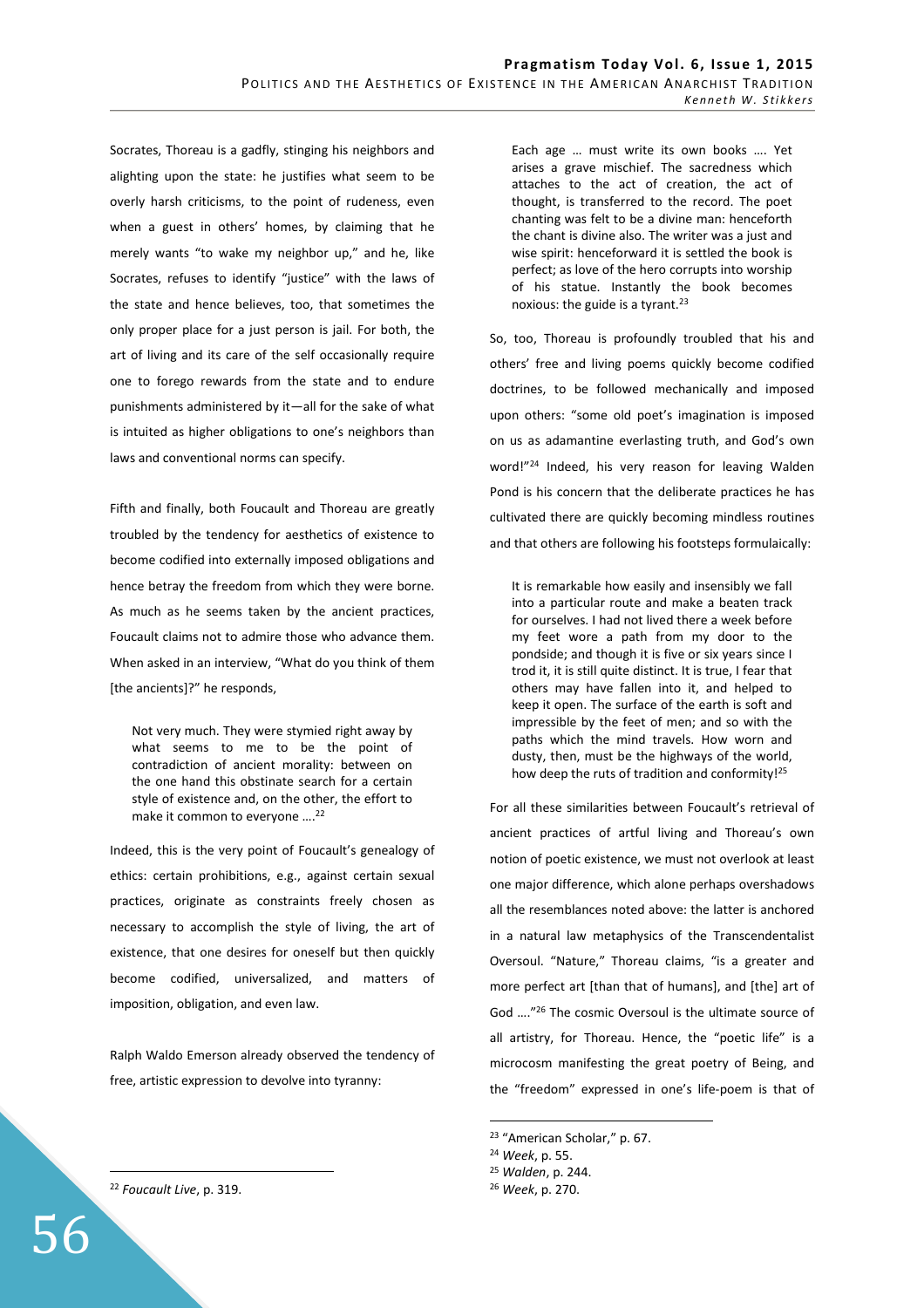creatively living in accord with the harmony, the laws, of Nature. Epistemology thus grounds ethics, as we generally find in modernity: one must first in some sense know Nature, throughout which the voice if the Oversoul reverberates, before one can author one's life-poem in harmony with Her. Foucault, of course, will have none of this Transcendentalist romanticism: artful living, in its highest form, is the expression of radically ungrounded freedom. By Foucault's assessment, Thoreau would thus exemplify, despite his efforts to the contrary, the drift in aesthetics of existence toward universalization, prescriptiveness, and ultimately, rigid, enforced codification. The poetry of the Oversoul admits of infinite expression in human life-poems: no one lifepoem can ever exhaust it. It nonetheless marks the difference between acceptable and unacceptable, authentic and inauthentic arts of living, and hence still lends itself to the power of prescription, law, and subjugation.

Thoreau, though, is perhaps only the start of an American tradition concerned with the "art of Living," which, as it develops, loses those foundationalist qualities that we find in his version of it. The "art of living" is central to the anarchist movement at the turnof-the-century, a badly neglected aspect of the so-called "classical period" in American philosophy and one for which Thoreau is a primary influence, in all its variations. The notion is found, for example, in the individualistic anarchisms of Benjamin Tucker and Lysander Spooner but is more highly and significantly developed in the anarcho-syndicalism of Emma Goldman and the generation of artists that she befriended and influenced. As a Russian Jewish immigrant, Goldman brought with her the central sources of European anarchism, viz., Bakunin, Proudhon, Kropotkin, Freud, but especially Nietzsche, for whom she is the first American translator and the first to cultivate an American following. Shortly after her arrival in America, she is introduced, through the anarchists and intellectuals who gathered at Justus Schwab's East Side inn in New York City, to English and

American writers such as Whitman, Emerson, Hawthorne, Spencer, Mill, Jefferson, and especially Thoreau, whom she eagerly synthesizes with her own evolving anarchist philosophy.

Goldman's idea of artful living is perhaps most clearly articulated in "Art in Life," a 1909 lecture, presented often especially to working-class audiences. There she claims, "life in all its variety and fullness is art, the highest art."<sup>27</sup> It is Nietzsche who, ironically and in turn, heavily influenced by Emerson,<sup>28</sup> frees her notion of artful living from metaphysical foundations and leads her to distinguish it from merely "beautiful living." The latter is an effort to construct one's life in accord with some preconceived principles or fixed ideal, such as "beauty" or "Nature." It is supported by metaphysical crutches and borne of *ressentiment* and weakness, of cowardice to live life purely out of one's own deliberate freedom, creativity, and will. Thus, the Transcendentalists, such as Thoreau, as much as she admires them, practice merely beautiful living and fall short, by Goldman's standards, of truly artful living.<sup>29</sup>

Goldman significantly influenced artists of her generation working in a variety of media, helping to found the Francisco Ferrer Center in New York City. For example, she worked with and published, in her journal, *Mother Earth*, early pieces by writers such as Hart Crane, Wallace Stevens, Mike Gold, and Theodore Dreiser, one of her closest personal friends. She is especially interested in drama as an art form with special power, in her judgment, for social/political transformation, and she creates, at the Ferrer Center, The Free Theater, out

<sup>27</sup> Goldman, *Living My Life*, 2 vols. (New York: Dover, 1970), I, 463-64.

<sup>28</sup> George J. Stack, *Nietzsche and Emerson: An Elective Affinity* (Athens: Ohio University Press, 1992).

<sup>29</sup> Lynne M. Adrian, "Emma Goldman and the Spirit of Artful Living: Philosophy and Politics in the Classical American Period," in *Frontiers in American Philosophy*, ed. Robert W. Burch and Herman J. Saatkamp, Jr., Vol. 1 (College Station: Texas A & M University Press, 1992), pp. 194-95.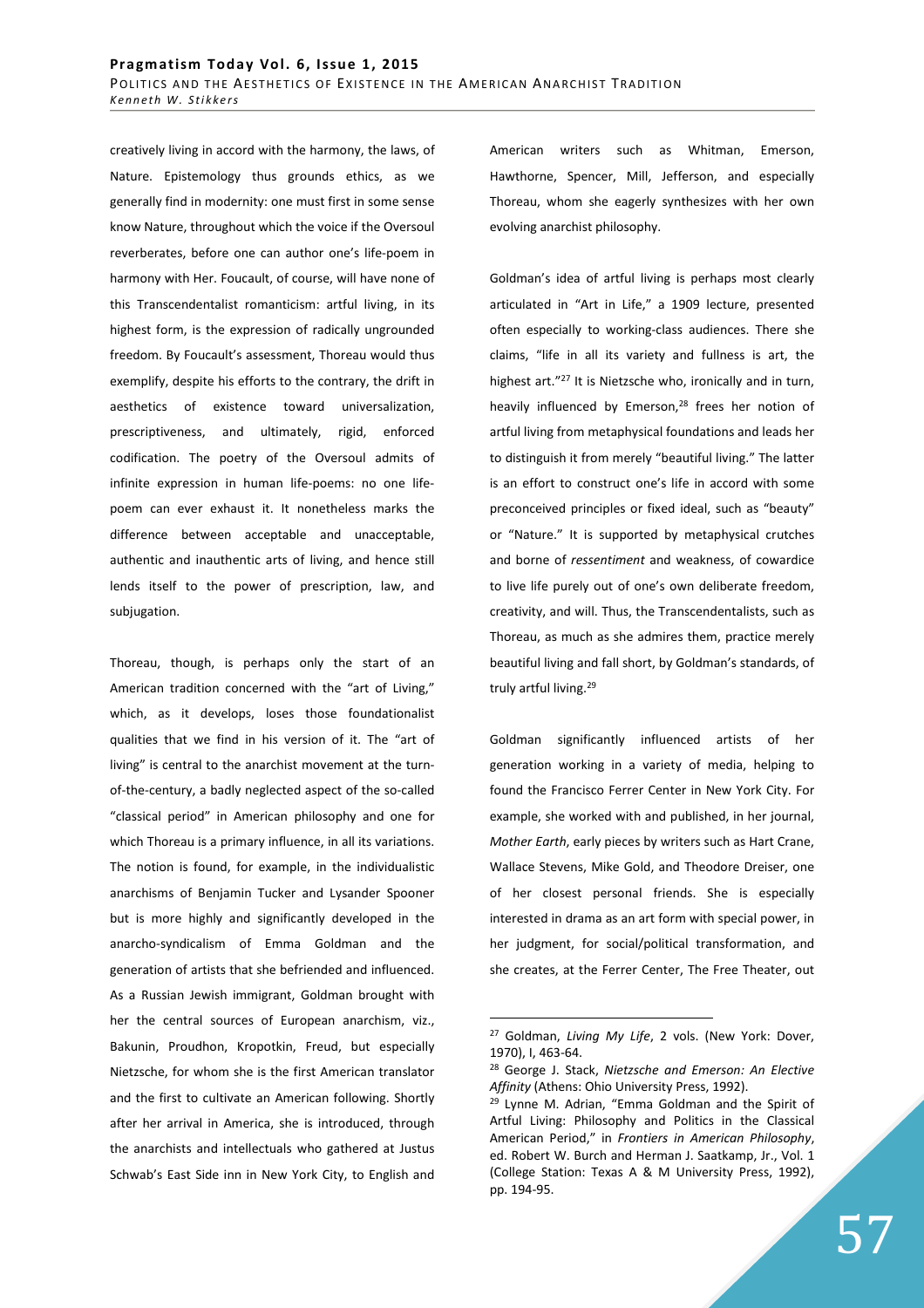of which grows, in 1916, the Provincetown Players, including Floyd Dell, Hutchins Hapwood, William Zorach, Stella Balantine (Goldman's niece), and, most famously, Eugene O'Neill. As a drama critic, Goldman was one of the first to identify O'Neill's importance, and she presented lecture courses on him in both America and England.

Through all of the above, and more, Goldman cultivates the idea of artful living as a central theme for early twentieth-century American thought, but it is perhaps Robert Henri, founder of the so-called "Ashcan School" of painters, whom she most profoundly infects among practicing artists. He identifies himself as an "anarchist" from the 1890s until his death in 1929, and he, too, is one of Goldman's closest friends. He regularly attends her lectures on art and drama, carries on with her long discussions on aesthetics, and paints her portrait, and largely through the art courses that Goldman enlists him to teach at the Ferrer Center, he becomes what art historians widely consider the single-most significant influence upon a whole generation of American painters, including Arthur B. Davies, organizer of the Armory Show in 1913.

Henri's *The Art Spirit* clearly bears Goldman's fingerprints. In it he writes, "I am not interested in art as a means of making a living, but I am interested in art as a means of living a life. It is the most important of all studies, and all studies are tributary to it."<sup>30</sup> The painting, or the poem or the play, is "merely the trace left by the artistic process of living" and hence is no more artistically significant "than a well-made table, a freely educated child, or a labor union improving the ability of many to live wholly."<sup>31</sup>

The important point here is that Goldman's notion of artful living carries forward an American tradition of aesthetics of existence, comparable to the ancient tradition recovered by Foucault, and she, unlike Thoreau but like Foucault, also under the influence of Nietzsche, avoids grounding such a notion metaphysically and epistemologically.

The American tradition of artful living continues in the aesthetics of John Dewey. Dewey and Goldman are close personal friends, exchange philosophies, especially on education and art, and hold each other's ideas in high regard. Dewey publicly defends Goldman against press attacks as early as 1901, describes her as "a romantically idealistic person with a highly attractive personality,"<sup>32</sup> and supports her in the founding of the American Civil Liberties Union. Following the Russian Revolution, Goldman is deported, along with hundreds of other American radicals, and Dewey, in 1934, cosponsors her for a visa to return to America and gives the welcomehome dinner address for her in New York. Given these close personal ties, it is reasonable to speculate, as at least one commentator does, about Goldman's influence on Dewey's aesthetics<sup>33</sup> and to see it in such passages of *Art as Experience* as the following: "the intelligent mechanic engaged in his job, interested in doing well and finding satisfaction in his handiwork, caring for the materials and tools with genuine affection is artistically engaged."<sup>34</sup> Indeed, like Thoreau, Goldman, and Henri, Dewey is interested not so much in art that is confined to the museum or performance hall as he is in the aesthetics of everyday living, in the cultivation of practices that enable one to "live well," and that means to engage one's environment with self-conscious purpose and intelligence.

 $\overline{a}$ 

<sup>30</sup> *The Art Spirit*, compiled by Margery Ryerson (Philadelphia: J B. Lippincott Co., 1923), p. 158. <sup>31</sup> Adrian, p. 192.

<sup>32</sup> As quoted by Richard Drinnon, *Rebel in Paradise: A Biography of Emma Goldman* (New York: Bantam, 1973), p. 106.

<sup>33</sup> Adrian, p. 198.

<sup>34</sup> *Art as Experience* (1934), *The Later Works*, vol. 10, ed. Jo Ann Boydston (Carbondale: Southern Illinois University Press, 1987), p. 11.